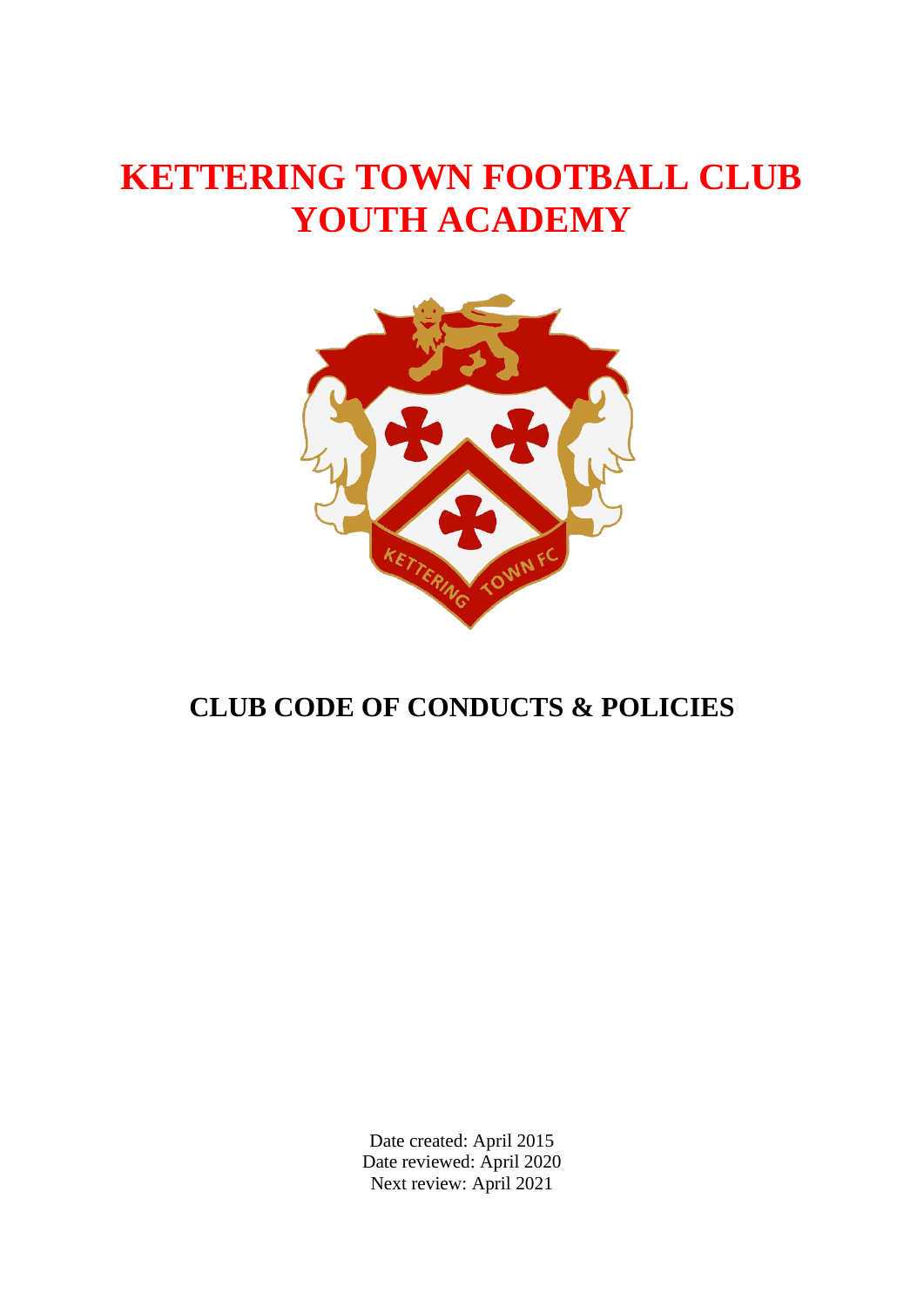# **Code of Conduct for Parents & Spectators**

Parents and spectators have a great influence on children's enjoyment and success in football. All children play football because they first and foremost love the game – it's fun. It is important to remember that however good a child becomes at football within your club it is important to reinforce the message to parents / spectators that positive encouragement will contribute to:

- Children enjoying football.
- A sense of personal achievement.
- Self-esteem.
- Improving the child's skills and techniques.

A parent's and spectator's expectations and attitudes have a significant bearing on a child's attitude towards:

- Other players.
- Officials.
- Managers.
- Spectators.

Ensure that parents and spectators within your club are always positive and encouraging towards all of the children not just their own.

Encourage parents and spectators to:

- Applaud the opposition as well as your own team.
- Avoid coaching the child during the game.
- Not to shout and scream.
- Respect the referee's decision.
- Give attention to each of the children involved in football not just the most talented.
- Give encouragement to everyone to participate in football.

Ensure that parents and spectators within your club agree and adhere to your club's Code of Conduct and Child Protection Policy.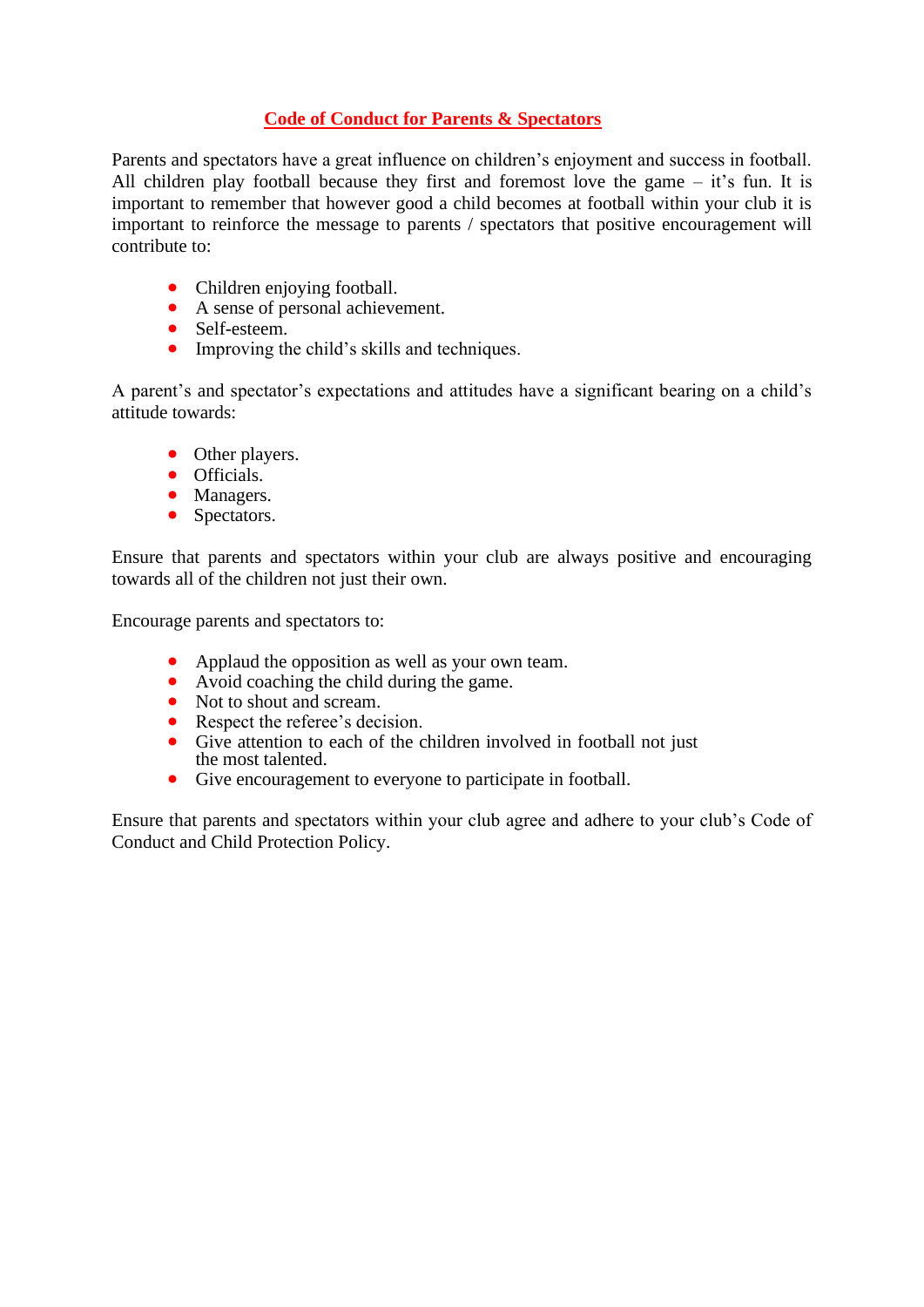# **Code of Conduct for Players**

Players are the most important people in the sport. Playing for the team, and for the team to win, is the most fundamental part of the game. But not winning at any cost – Fair Play and respect for all others in the game is fundamentally important.

This Code focuses on players involved in top-class football. Nevertheless, the key concepts in the Code are valid for players at all levels.

#### **Obligations towards the game**

#### *A player should*

- Make every effort to develop their own sporting abilities, in terms of skill, technique, tactics and stamina.
- Give maximum effort and strive for the best possible performance during a game, even if his team is in a position where the desired result has already been achieved.
- Set a positive example for others, particularly young players and supporters.
- Avoid all forms of gamesmanship and time-wasting.
- Always have regard for the best interests of the game, including where publicly expressing an opinion on the game and any particular aspect of it, including others involved in the game.
- Not use inappropriate language.

# **Obligations towards one's own team**

#### *A player should*

- Make every effort consistent with Fair Play and the Laws of the Game to help his own team win.
- Resist any influence which might, or might be seen to, bring into question his commitment to the team winning.

#### **Respect for the Laws of the Game and competition rules**

#### *A player should*

- Know and abide by the Laws, rules and spirit of the game, and the
- competition rules.
- Accept success and failure, victory and defeat, equally.
- Resist any temptation to take banned substances or use banned techniques.

#### **Respect towards Opponents**

#### *A player should*

- Treat opponents with due respect at all times, irrespective of the result of the game.
- Safeguard the physical fitness of opponents, avoid violence and rough play, and help injured opponents.

#### **Respect towards the Match Officials**

#### *A player should*

- Accept the decision of the Match Official without protest.
- Avoid words or actions which may mislead a Match Official.
- Show due respect towards Match Officials.

#### **Respect towards Team Officials**

#### *A player should*

- Abide by the instructions of their Coach and Team Officials, provided they do not contradict the spirit of this Code.
- Show due respect towards the Team Officials of the opposition.

#### **Obligations towards the Supporters**

#### *A player should*

Show due respect to the interests of supporters.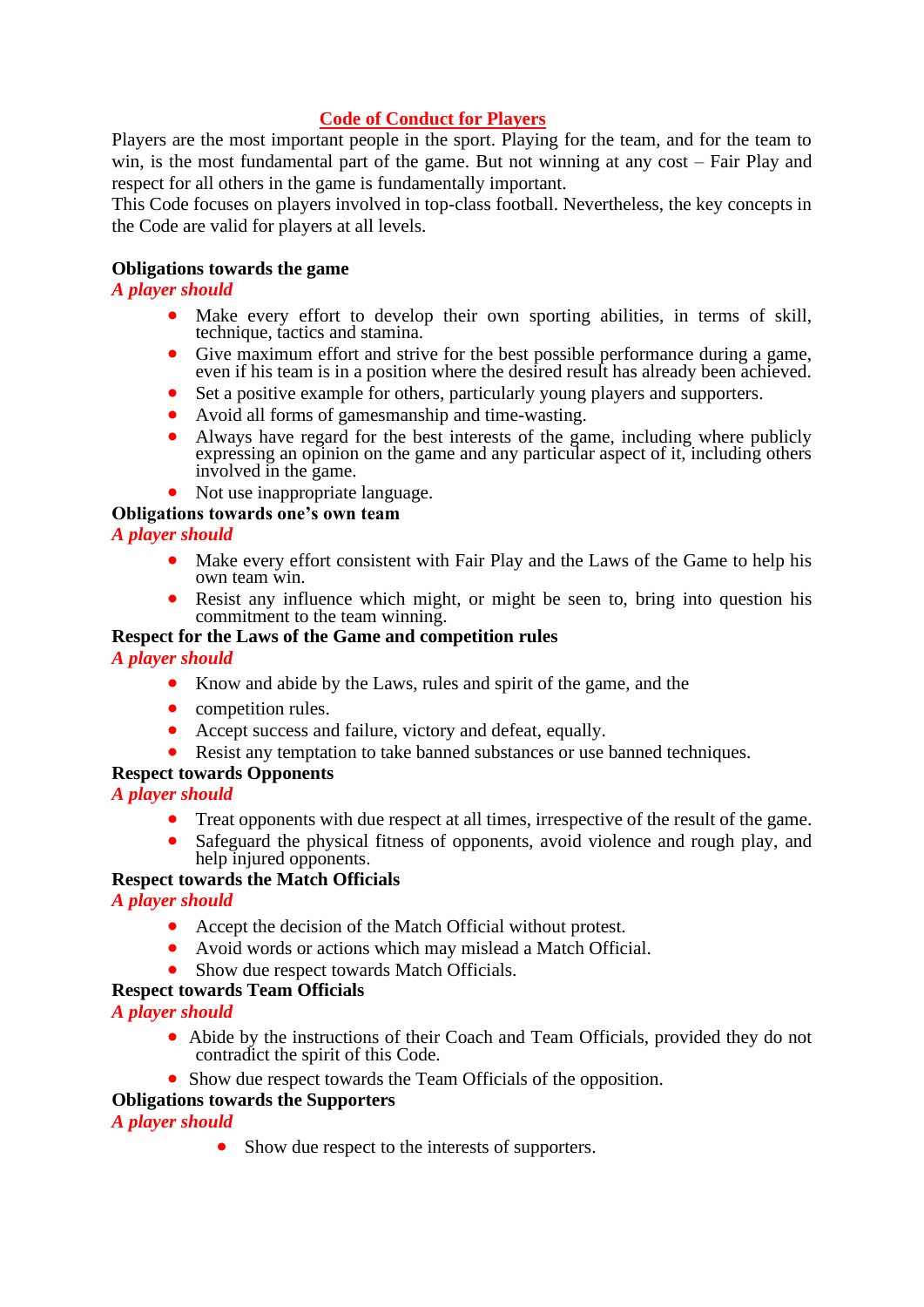# **Code of Conduct for Coaches**

Coaches are key to the establishment of ethics in football. Their concept of ethics is their attitude, which directly affects the behaviour of players under their supervision. Coaches are, therefore, expected to pay particular care to the moral aspect of their conduct.

Coaches have to be aware that almost all of their everyday decisions and choices of actions, as well as strategic targets, have ethical implications.

It is natural that winning constitutes a basic concern for coaches. This code is not intended to conflict with that. However, the code calls for coaches to disassociate themselves from a "winat-all-costs" attitude.

Increased responsibility is requested from coaches involved in coaching young people. The health, safety, welfare and moral education of young people are a first priority, before the achievement or the reputation of the club, school, coach or parent.

Set out below is The F.A. Coaches Association Code of Conduct (which reflects the standards expressed by the National Coaching Foundation and the National Association of Sports Coaches) which forms the benchmark for all involved in coaching:

- Coaches must respect the rights, dignity and worth of each and every person and treat each equally within the context of the sport.
- Coaches must place the well-being and safety of each player above all other considerations, including the development of performance.
- Coaches must adhere to all guidelines laid down by governing bodies.
- Coaches must develop an appropriate working relationship with each player based on mutual trust and respect.
- Coaches must not exert undue influence to obtain personal benefit or reward.
- Coaches must encourage and guide players to accept responsibility for their own behaviour and performance.
- Coaches must ensure that the activities they direct or advocate are appropriate for the age, maturity, experience and ability of players.
- Coaches should, at the outset, clarify with the players (and, where appropriate, parent) exactly what is expected of them and also what they are entitled to expect from their coach.
- Coaches must co-operate fully with other specialists (e.g. other coaches, officials, sports scientists, doctors, physiotherapists) in the best interests of the player.
- Coaches must always promote the positive aspects of the sport (e.g. fair play) and never condone violations of the Laws of the Game, behaviour contrary to the spirit of the Laws of the Game or relevant rules and regulations or the use of prohibited substances or techniques.
- Coaches must consistently display high standards of behaviour and appearance.
- Coaches must not use or tolerate inappropriate language.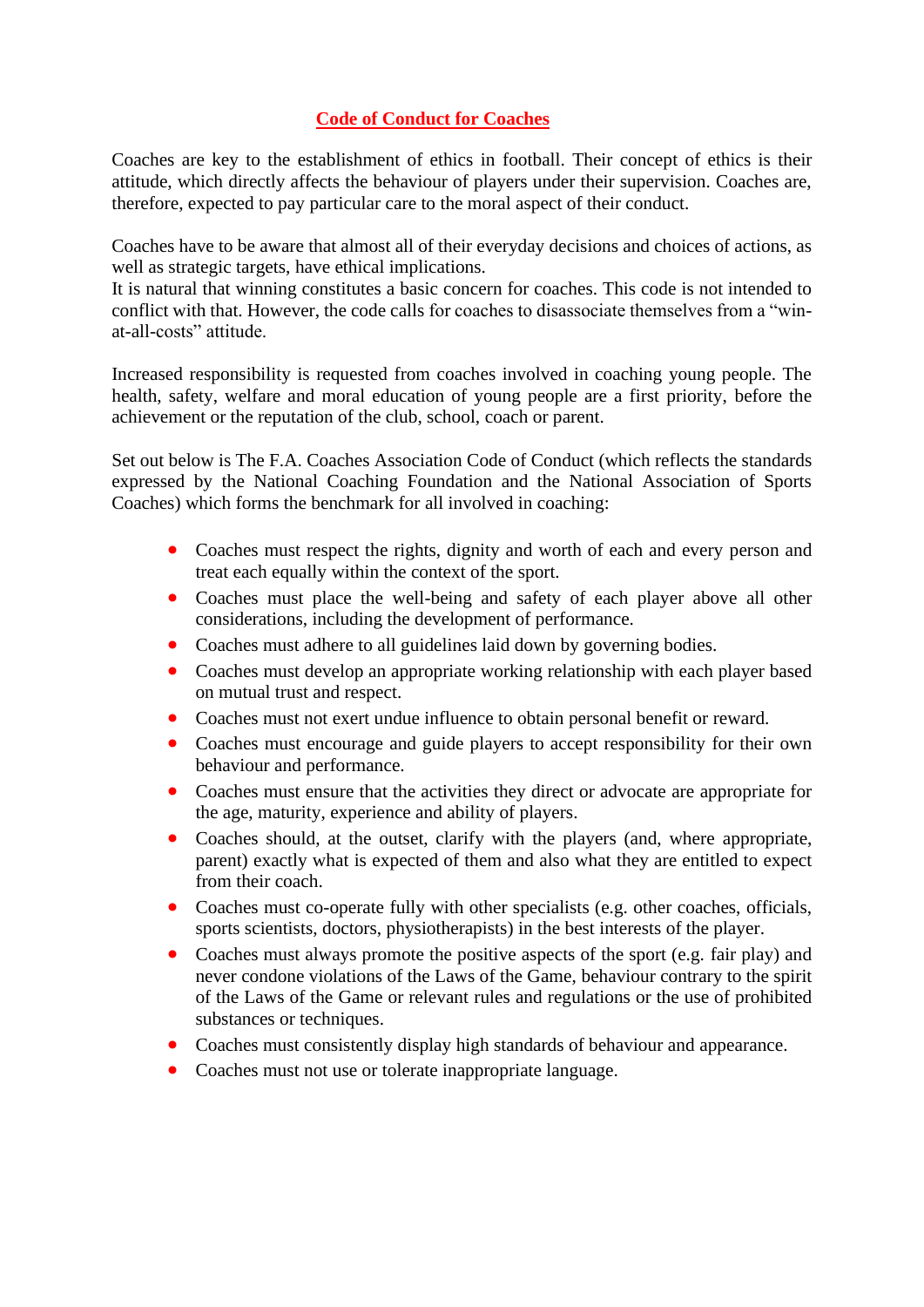# **Anti-Discrimination Policy**

The Football Club is responsible for setting standards and values to apply throughout the club at every level. Football belongs to and should be enjoyed by everyone, equally. Our commitment is to confront and eliminate discrimination whether by reason of sex, sexual orientation, race, nationality, ethnic origin, colour, religion or disability.

Equality of opportunity at the Football Club means that in all our activities we will not discriminate or in any way treat anyone less favourably, on grounds of sex, sexual orientation, race, nationality, ethnic origin, colour, religion or disability.

This includes:

- The advertisement for volunteers.
- The selection of candidates for volunteers.
- Courses.
- External coaching and education activities and awards.
- Football development activities.
- Selection for teams.
- Appointments to honorary positions.

The Football Club will not tolerate sexual or racially based harassment or other discriminatory behaviour, whether physical or verbal, and will work to ensure that such behaviour is met with appropriate action in whatever context it occurs.

The Football Club is committed to the development of the programme of ongoing training and awareness raising events and activities, in order to promote the eradication of discrimination within its own organisation, and within football as a whole.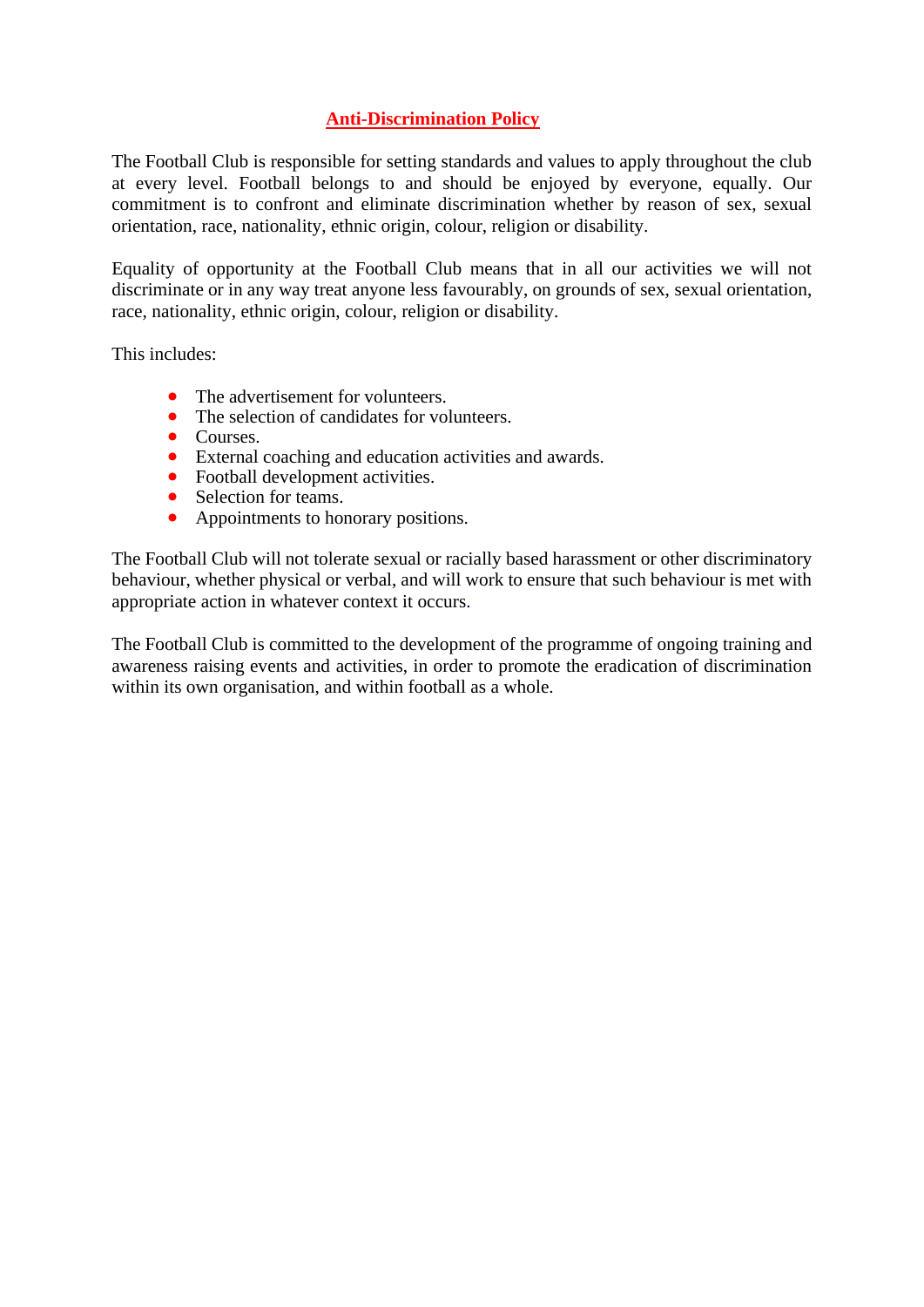# **Equal Opportunities Policy**

The Football Club is committed to a policy of equal treatment of all members and requires all members of whatever level or authority, to abide and adhere to this general principle and the requirements of the Codes of Practice issued by the Equal Opportunities Commission and Commission for Racial Equality.

All members are expected to abide by the requirements of the Race Relations Act 1976, Sex Discrimination Act 1986 and Disability Discrimination Act 1995. Specifically, discrimination is prohibited by:

- Treating any individual on grounds of gender, colour, marital status, race, nationality or ethnic or national origin, religion, sexual orientation or disability less favourably than others.
- Excluding an individual solely on the grounds stated above to comply with requirement(s) for any reason whatsoever related to their membership, which are different from the requirements for others.
- Imposing on an individual's requirements which are in effect more onerous on that individual than they are on others. For example, this would include applying a condition which makes it more difficult for members of a particular race or sex to comply than others not of that race or sex.
- Victimisation of an individual.
- Harassment of an individual, by virtue of discrimination.
- Any other act or omission of an act, which has as its effect the disadvantaging of a member against another, or others, purely on the above grounds. Thus, in all the Club's recruitment, selection, promotion and training processes, as well as disciplinary matters, it is essential that merit, experience, skills and temperament are considered as objectively as possible.

The Football Club commits itself to the immediate investigation of any claims of discrimination on the above grounds and where such is found to be the case, a requirement that the practice cease forthwith, restitution of damage or loss (if necessary) and to the investigation of any member accused of discrimination.

Any member found guilty of discrimination will be instructed to desist forthwith. Since discrimination in its many forms is against the Football Club's policy, any members offending will be dealt with under the disciplinary procedure.

The Football Club commits itself to the disabled person whenever possible and will treat such members, in aspects of their recruitment and membership, in exactly the same manner as other members. The difficulties of their disablement permitting assistance will be given, wherever possible to ensure that disabled members are helped in gaining access. Appropriate training will be made to such members who request it.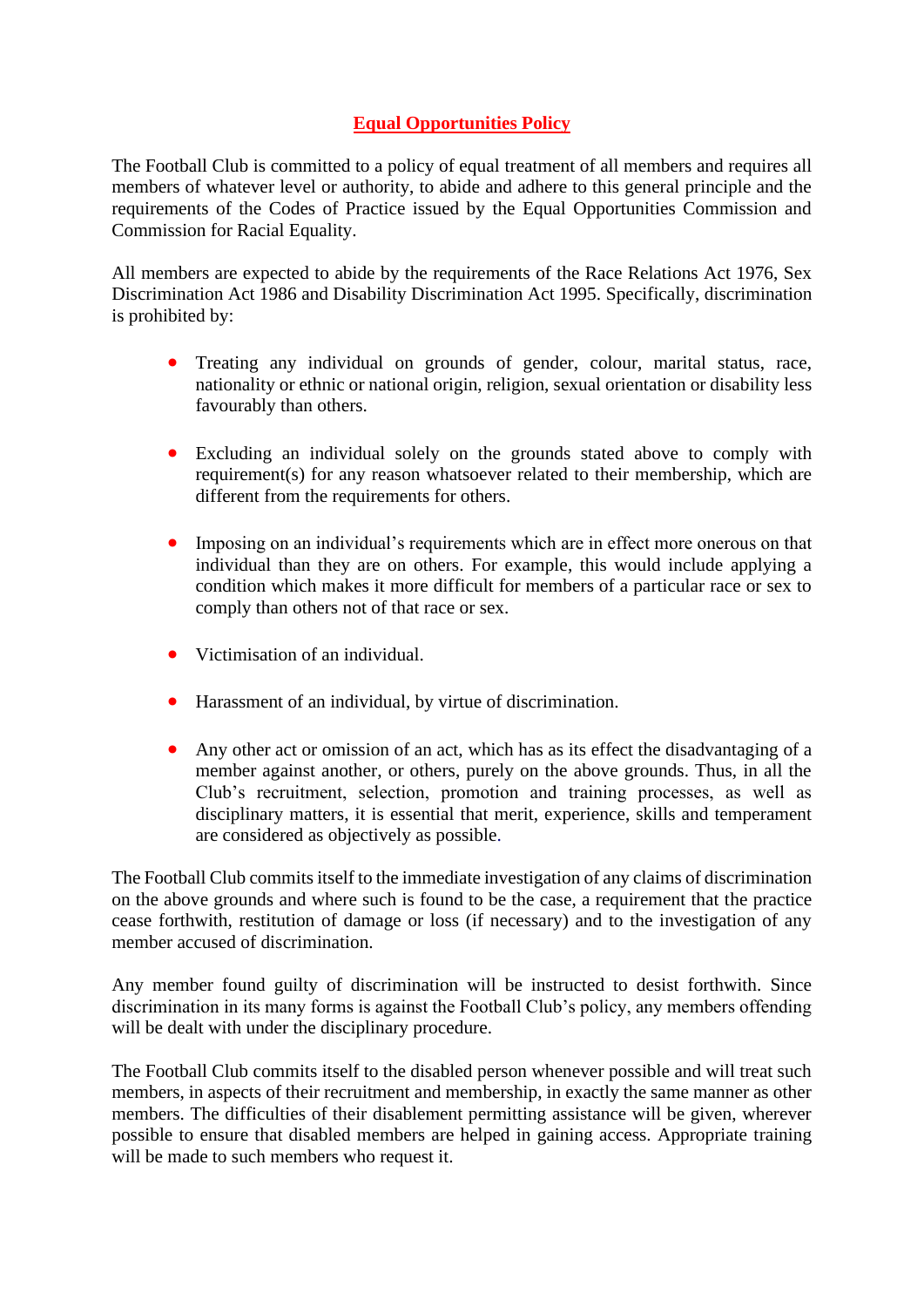# **Child Protection Statement**

Every child or young person who plays or participates in football at our club should be able to take part in an enjoyable and safe environment and be protected from abuse. This is the responsibility of every adult involved in our football club.

The Club recognises its responsibility to safeguard the welfare of children and young people by protecting them from physical, sexual or emotional harm and from neglect or bullying. We are determined to meet this obligation to ensure we provide football opportunities for children and young people to the highest possible standard of care.

We believe that any act, statement, conduct or other matter which harms a child or children, or poses or may pose a risk of harm to a child or children, shall constitute behaviour which is improper and brings the game into disrepute. Poor practise or inappropriate behaviour is unacceptable in football and will be treated seriously and appropriate action taken. This applies to anyone involved with children or young people at our club, whether in a paid or voluntary capacity, for example, coaches and assistants, medical staff, referees or parent volunteers.

The Club declare that anyone who has a previous criminal conviction for offences related to the abuse of children or young people, violence or any sexual offences will be excluded from working with children and young people at our club. We have a policy of vetting all staff and volunteers, and we will ensure that anyone involved with children and young people will be CRB/DBS checked and also complete a personal disclosure form, and that all of our coaches will have a minimum Level 1 coaching badge, ensuring that they also have a Child Protection Certificate. We will endeavour to encourage our coach's advancement to further levels.

Our current designated Child Protection Officer will hold a coaching certificate and has attended the Child Protection workshop.

The Club will ensure that everyone involved at the club knows exactly what is expected of them in relation to the protection of children and young people within our sport. We will ensure that all club codes of conduct and policies are adhered to, including but not limited to:

- Coach code of conduct
- Player code of conduct
- Parent code of conduct
- Officials code of conduct
- Anti-discrimination policy
- Equal opportunities policy

The Club promise to take appropriate action in relation to concerns or suspicions about the welfare of a child or young person that attends our club, whether it relates to the football setting or the home or other setting of the child concerned. Our Child Protection Officer will be informed, or in his absence or the event that the concern regards him another senior person will be informed, and the procedures recommended by the Football Association will be followed. Every concern or suspicion brought to our attention will be taken seriously and the child or young person treated respectfully, our main concern always being for welfare of the children.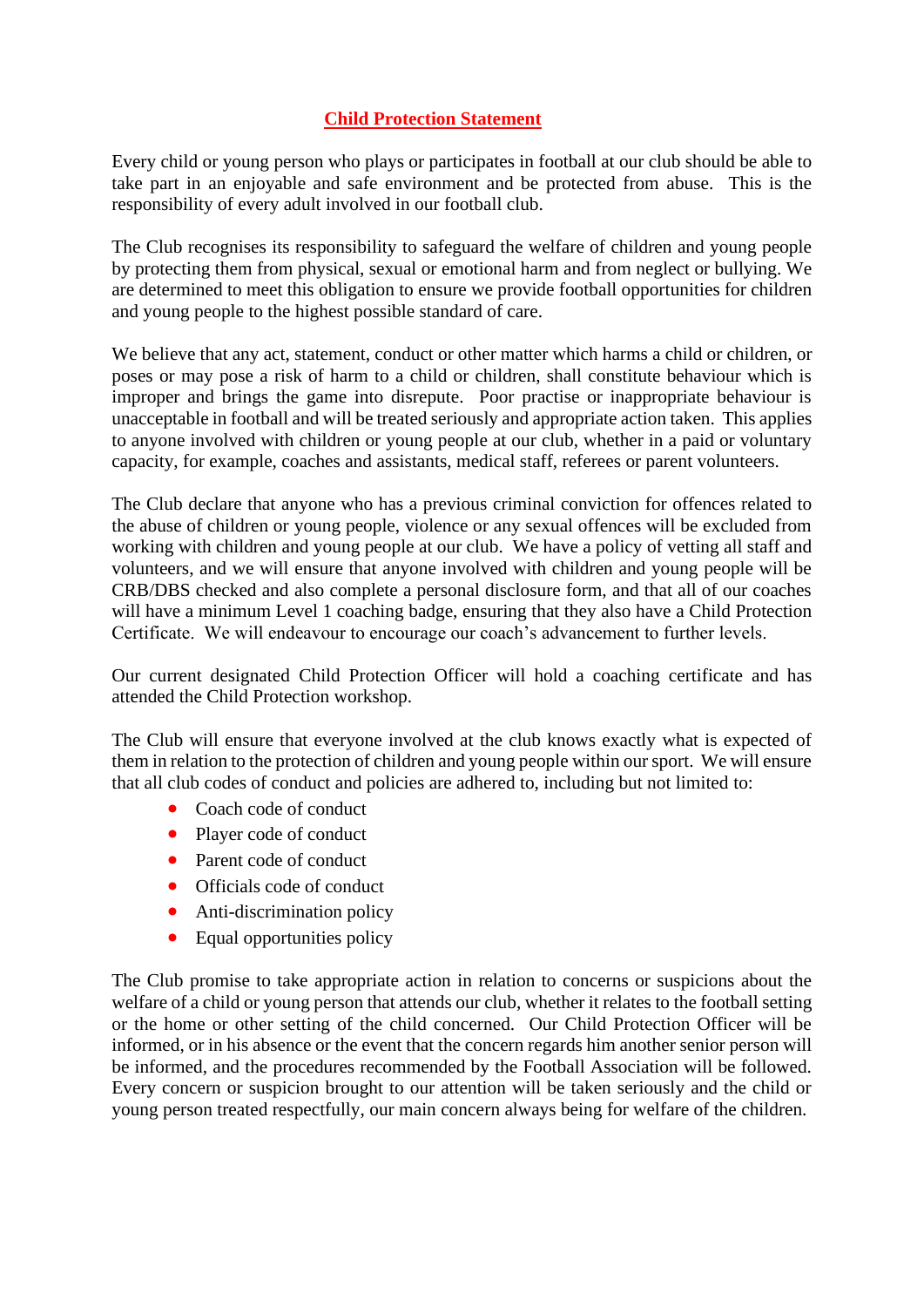In the event of any concerns over a child's welfare, or any child reporting an offence to one of our coaches or volunteers, the Club will adhere to the following procedures through our child protection officer or other senior officer:

- All concerns and reports will be taken seriously
- Reassure the child and ensure that he/she is treated sensitively and appropriately
- Take everything the child says seriously but avoid leading questions
- Ensure the immediate safety of the child, i.e. seek medical attention if needed
- Obtain a clear understanding of what is being said without asking too many questions
- Make an accurate record of exactly what was said or seen as soon as possible
- Inform the relevant authorities/agencies such as Social Services, Police, County FA as soon as possible, informing them that this is a Child Protection referral
- Follow any advice given by the authorities/agencies etc.
- Only inform parents/carers after advice has been taken from Social Services
- Confidentiality will be on a need to know basis only
- Accurate records will be kept on file and held by the club secretary. This will include all statements etc. as well as the details of any authorities and agencies the offence was reported to and the names of the staff members/officers spoken to.

# **The Use of Photographs and Recorded Images**

This Parental Consent Form should be completed by and then signed by the legal guardian (usually parent/carer) of a child or young person under the age of 18, together with the child or young person. It provides permission for images of the child/young person to be used. Please note that if you have more than one child under the age of 18 registered with the club you will need to complete a separate form for each young person. The form also confirms that the child is not under a court order.

The Club recognises the need to ensure the welfare and safety of all young people in football. As part of our commitment to ensure the safety of young people we will not permit photographs, video or other images of young people to be taken or used without the consent of the parents/carers and the young person. The Club will follow the guidance for the use of images of children and young people and will take all steps to ensure these images are used solely for the purposes they are intended which is the promotion and celebration of the activities of the Football Club.

If you become aware that these images are being used inappropriately you should inform the Club immediately. If at any time either the parent/carer or the young person wishes the data to be removed from the website, seven days notice must be given to the secretary after which the data will be removed.